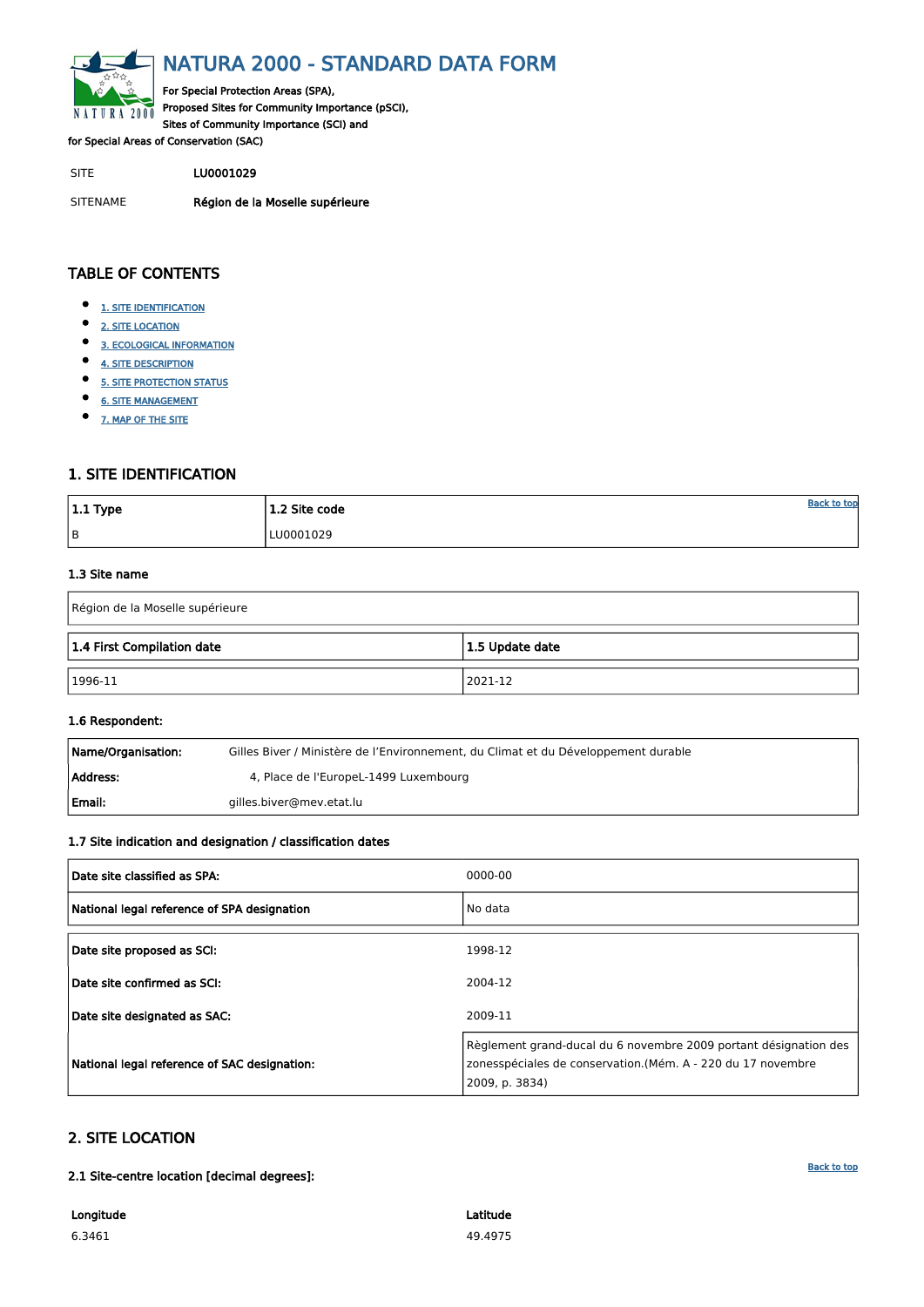1675.31 0.0

## 2.4 Sitelength [km]:

0.0

## 2.5 Administrative region code and name

| NUTS level 2 code | <b>Region Name</b>       |
|-------------------|--------------------------|
| LU00              | Luxembourg (Grand-Duché) |

#### 2.6 Biogeographical Region(s)

Continental (100.0 %)

## <span id="page-1-0"></span>3. ECOLOGICAL INFORMATION

## 3.1 Habitat types present on the site and assessment for them

 $\bullet$ PF: for the habitat types that can have a non-priority as well as a priority form (6210, 7130, 9430) enter "X" in the column PF to indicate the priority form.

 $\bullet$ NP: in case that a habitat type no longer exists in the site enter: x (optional)

| <b>Annex I Habitat types</b> |           |           |            |                  |                 | Site assessment           |                         |                         |             |  |  |  |  |
|------------------------------|-----------|-----------|------------|------------------|-----------------|---------------------------|-------------------------|-------------------------|-------------|--|--|--|--|
| Code                         | <b>PF</b> | <b>NP</b> | Cover [ha] | Cave<br>[number] | Data<br>quality | <b>A B C D</b>            | A B C                   |                         |             |  |  |  |  |
|                              |           |           |            |                  |                 | Representativity          | <b>Relative Surface</b> | Conservation            | Global      |  |  |  |  |
| 3130 <sub>0</sub>            |           |           | 16.75      |                  | M               | A                         | A                       | $\mathsf{A}$            | Α           |  |  |  |  |
| 3140 <sub>0</sub>            |           |           | 0.03       |                  | М               | $\sf B$                   | $\mathsf C$             | B                       | B           |  |  |  |  |
| 3150 <sub>0</sub>            |           |           | 89.9       |                  | М               | $\sf B$                   | $\mathsf C$             | B                       | B           |  |  |  |  |
| 6210 <sub>B</sub>            |           |           | 10.97      |                  | G               | B                         | B                       | $\sf B$                 | B           |  |  |  |  |
| 6430B                        |           |           | 0.34       |                  | M               | $\sf B$                   | $\mathsf C$             | $\overline{\mathsf{C}}$ | $\mathsf C$ |  |  |  |  |
| 6510B                        |           |           | 76.18      |                  | М               | A                         | B                       | B                       | Α           |  |  |  |  |
| 8210 <sub>8</sub>            |           |           | 0.44       |                  | P               | A                         | B                       | $\mathsf{A}$            | Α           |  |  |  |  |
| 9130B                        |           |           | 624.7      |                  | G               | A                         | $\mathsf C$             | B                       | Α           |  |  |  |  |
| 9150B                        |           |           | 100.52     |                  | G               | A                         | B                       | B                       | Α           |  |  |  |  |
| 9160 <sub>0</sub>            |           |           | 50.25      |                  | G               | A                         | $\mathsf C$             | $\mathsf{A}$            | Α           |  |  |  |  |
| 9180 <sub>0</sub>            |           |           | 16.75      |                  | G               | $\boldsymbol{\mathsf{A}}$ | B                       | $\sf B$                 | Α           |  |  |  |  |
| 91E0B                        |           |           | 52.15      |                  | P               | A                         | $\mathsf C$             | B                       | B           |  |  |  |  |

- $\bullet$ Cover: decimal values can be entered
- $\bullet$ Caves: for habitat types 8310, 8330 (caves) enter the number of caves if estimated surface is not available.
- $\bullet$ Data quality:  $G = 'Good'$  (e.g. based on surveys);  $M = 'Modern'$  (e.g. based on partial data with some extrapolation);  $P = 'Poor'$  (e.g. rough estimation)

#### 3.2 Species referred to in Article 4 of Directive 2009/147/EC and listed in Annex II of Directive 92/43/EEC and site evaluation for them

| <b>Species</b> |      |                           |   | Population in the site |   |             |                |      |             | Site assessment |       |      |      |      |
|----------------|------|---------------------------|---|------------------------|---|-------------|----------------|------|-------------|-----------------|-------|------|------|------|
| G              | Code | <b>Scientific Name</b>    | S | <b>NP</b>              | т | <b>Size</b> | Unit           | Cat. | D.<br>qual. | <b>A B C D</b>  | A B C |      |      |      |
|                |      |                           |   |                        |   | Min         | <b>Max</b>     |      |             |                 | Pop.  | Con. | Iso. | Glo. |
| B              | A085 | <b>Accipiter gentilis</b> |   |                        | p |             | $\overline{2}$ | р    |             | M               | B     | B    | ◡    | B    |
|                |      |                           |   |                        |   |             |                |      |             |                 |       |      |      |      |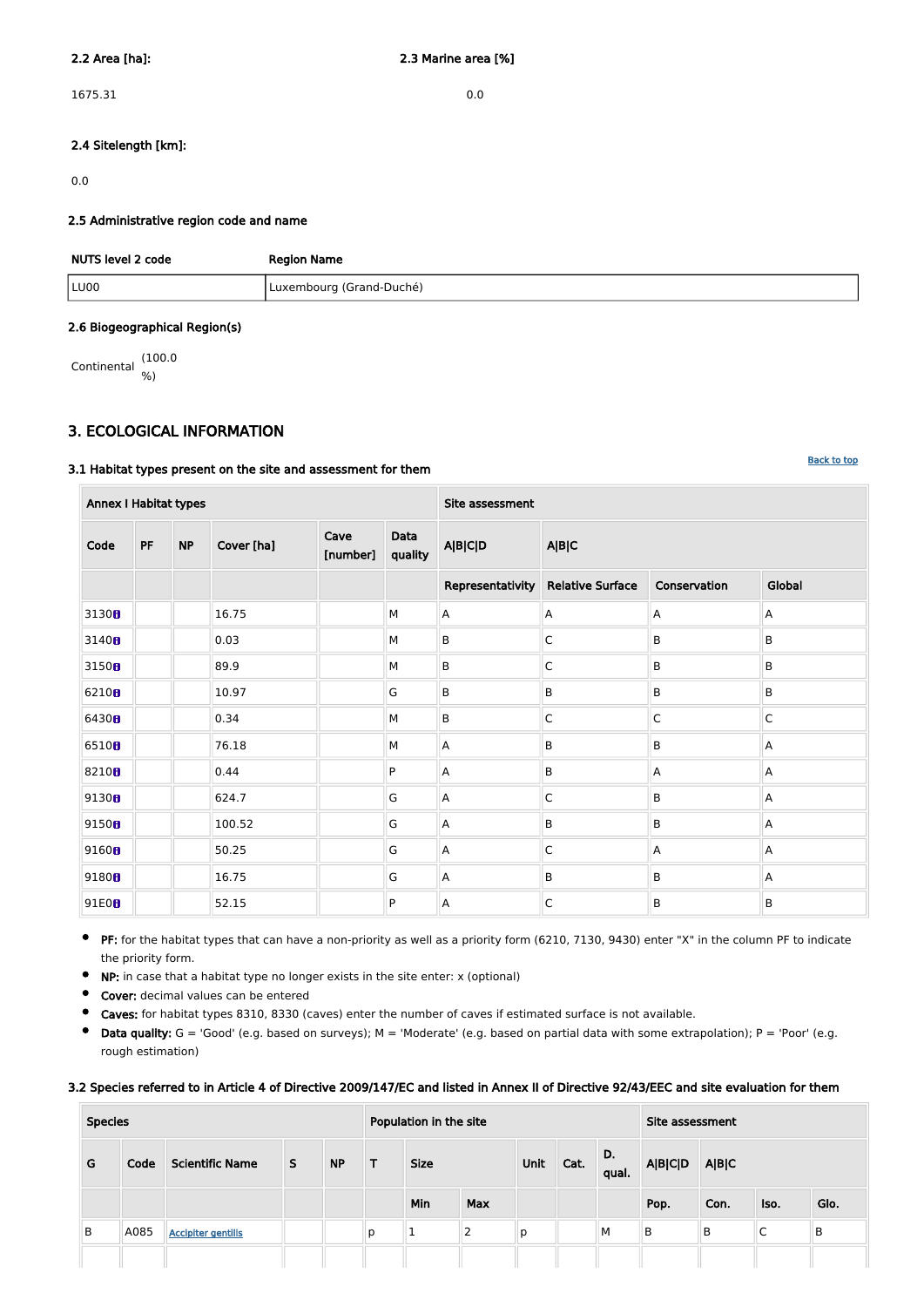| B  | A298 | <b>Acrocephalus</b>                   | $\mathsf{r}$  | $\bf 6$                 | 10               | p  |                | G         | A              | B            | $\mathsf C$  | A |
|----|------|---------------------------------------|---------------|-------------------------|------------------|----|----------------|-----------|----------------|--------------|--------------|---|
|    |      | arundinaceus                          |               |                         |                  |    |                |           |                |              |              |   |
| B  | A295 | <b>Acrocephalus</b><br>schoenobaenus  | r             |                         |                  |    | ${\sf R}$      | M         | D              |              |              |   |
| B  | A297 | <b>Acrocephalus scirpaceus</b>        | r             | 10                      | 20               | p  |                | G         | B              | B            | $\mathsf C$  | B |
| B  | A229 | <b>Alcedo atthis</b>                  | р             | $\overline{\mathbf{4}}$ | $\boldsymbol{6}$ | р  |                | M         | B              | B            | $\mathsf C$  | B |
| B  | A055 | Anas querquedula                      | r             |                         | $\mathbf{1}$     | р  |                | G         | B              | B            | $\mathsf C$  | B |
| B  | A028 | Ardea cinerea                         | р             |                         |                  |    | $\mathsf{C}$   | G         | B              | B            | $\mathsf C$  | B |
| B  | A029 | Ardea purpurea                        | $\mathsf C$   |                         |                  |    | $\mathsf{R}$   | M         | $\mathsf C$    | B            | $\mathsf C$  | B |
| B  | A222 | <b>Asio flammeus</b>                  | W             |                         |                  |    | V              | ${\sf P}$ | D              |              |              |   |
| B  | A218 | Athene noctua                         | р             |                         |                  |    | $\mathsf{R}$   | ${\sf P}$ | D              |              |              |   |
| B  | A059 | <b>Aythya ferina</b>                  | ${\mathsf W}$ |                         |                  |    | $\mathsf C$    | G         | $\overline{A}$ | B            | B            | A |
| B  | A059 | <b>Aythya ferina</b>                  | r             | $\mathbf{1}$            | $\overline{2}$   | p  |                | G         | $\overline{A}$ | B            | B            | A |
| B  | A059 | <b>Aythya ferina</b>                  | $\mathsf{C}$  |                         |                  |    | $\mathsf C$    | M         | $\overline{A}$ | B            | B            | Α |
| B  | A061 | <b>Aythya fuligula</b>                | W             |                         |                  |    | $\mathsf C$    | G         | $\overline{A}$ | B            | B            | A |
| B  | A061 | <b>Aythya fuligula</b>                | $\mathsf{C}$  |                         |                  |    | $\mathsf C$    | M         | $\overline{A}$ | B            | B            | Α |
| B  | A061 | <b>Aythya fuligula</b>                | r             | 5                       | 10               | p  |                | G         | $\overline{A}$ | B            | B            | A |
| B  | A021 | <b>Botaurus stellaris</b>             | ${\mathsf W}$ |                         |                  |    | $\mathsf C$    | G         | $\overline{A}$ | B            | $\mathsf C$  | B |
| B  | A215 | <b>Bubo bubo</b>                      | р             | $\mathbf{1}$            | $\overline{2}$   | p  |                | G         | Α              | B            | $\mathsf C$  | A |
|    | 1078 | <b>Callimorpha</b><br>quadripunctaria | p             |                         |                  |    | $\overline{R}$ | M         | B              | B            | $\mathsf C$  | B |
| B  | A136 | <b>Charadrius dubius</b>              | r             | 5                       | 10               | p  |                | G         | $\overline{A}$ | B            | $\mathsf C$  | A |
| B  | A197 | <b>Chlidonias niger</b>               | $\mathsf{C}$  |                         |                  |    | $\mathsf{R}$   | M         | D              |              |              |   |
| B  | A081 | <b>Circus aeruginosus</b>             | $\mathsf C$   |                         |                  |    | $\mathsf C$    | M         | $\overline{A}$ | B            | $\mathsf C$  | B |
| B  | A081 | <b>Circus aeruginosus</b>             | r             |                         | $\mathbf{1}$     | p  | $\mathsf{R}$   | G         | $\overline{A}$ | B            | $\mathsf C$  | B |
| F. | 1163 | Cottus gobio                          | p             |                         |                  |    | $\mathsf{C}$   | M         | $\mathsf{C}$   | B            | $\mathsf C$  | B |
| B  | A038 | <b>Cygnus cygnus</b>                  | $\mathsf C$   |                         |                  |    | V              | $\sf P$   | D              |              |              |   |
| B  | A238 | <b>Dendrocopos medius</b>             | p             |                         |                  |    | $\mathsf{C}$   | M         | $\mathsf{C}$   | B            | $\mathsf C$  | B |
| P  | 1381 | Dicranum viride                       | р             |                         |                  |    | V              | M         | B              | B            | B            | B |
| B  | A236 | <b>Dryocopus martius</b>              | р             |                         |                  |    | $\mathsf{C}$   | M         | B              | B            | $\mathsf C$  | B |
| B  | A027 | Egretta alba                          | $\mathsf{C}$  |                         |                  |    | $\mathsf{V}$   | P         | D              |              |              |   |
| B  | A098 | <b>Falco columbarius</b>              | $\mathsf C$   |                         |                  |    | $\mathsf{R}$   | P         | D              |              |              |   |
| B  | A103 | <b>Falco peregrinus</b>               | р             |                         |                  |    | $\mathsf{R}$   | G         | $\overline{A}$ | B            | $\mathsf C$  | B |
| B  | A099 | Falco subbuteo                        | r             | $\mathbf 1$             | $\overline{2}$   | j. |                | G         | B              | B            | $\mathsf C$  | B |
| B  | A125 | <b>Fulica atra</b>                    | W             | $\mathbf 1$             | 1000             | j. |                | M         | $\overline{A}$ | B            | $\mathsf C$  | А |
| B  | A125 | <b>Fulica atra</b>                    | p             | 15                      | 20               | p  |                | G         | $\overline{A}$ | B            | $\mathsf C$  | Α |
| B  | A153 | Gallinago gallinago                   | $\mathsf{C}$  |                         |                  |    | $\mathsf C$    | M         | D              |              |              |   |
| B  | A002 | Gavia arctica                         | $\mathsf C$   |                         |                  |    | V              | M         | D              |              |              |   |
| B  | A001 | Gavia stellata                        | $\mathsf C$   |                         |                  |    | V              | M         | D              |              |              |   |
| B  | A022 | Ixobrychus minutus                    | r             | $\mathbf 1$             | $\overline{2}$   | p  |                | G         | $\overline{A}$ | B            | $\mathsf C$  | B |
| B  | A233 | <b>Jynx torquilla</b>                 | r             |                         |                  |    | $\mathsf{R}$   | M         | B              | B            | $\mathsf{C}$ | B |
| B  | A338 | Lanius collurio                       | r             |                         |                  |    | P              | M         | $\mathsf{C}$   | B            | $\mathsf{C}$ | B |
| B  | A340 | Lanius excubitor                      | W             |                         |                  |    | P              | M         | B              | $\mathsf{C}$ | $\mathsf C$  | B |
| B  | A176 | Larus melanocephalus                  | $\mathsf{C}$  |                         |                  |    | V              | M         | D              |              |              |   |
| B  | A246 | Lullula arborea                       | $\mathsf{C}$  |                         |                  |    | $\mathsf{R}$   | M         | D              |              |              |   |
| B  | A272 | Luscinia svecica                      | $\mathsf{C}$  |                         |                  |    | V              | G         | D              |              |              |   |
|    | 1060 | Lycaena dispar                        | p             |                         |                  |    | $\mathsf{R}$   | M         | B              | $\mathsf{C}$ | B            | B |
|    |      |                                       |               |                         |                  |    |                |           |                |              |              |   |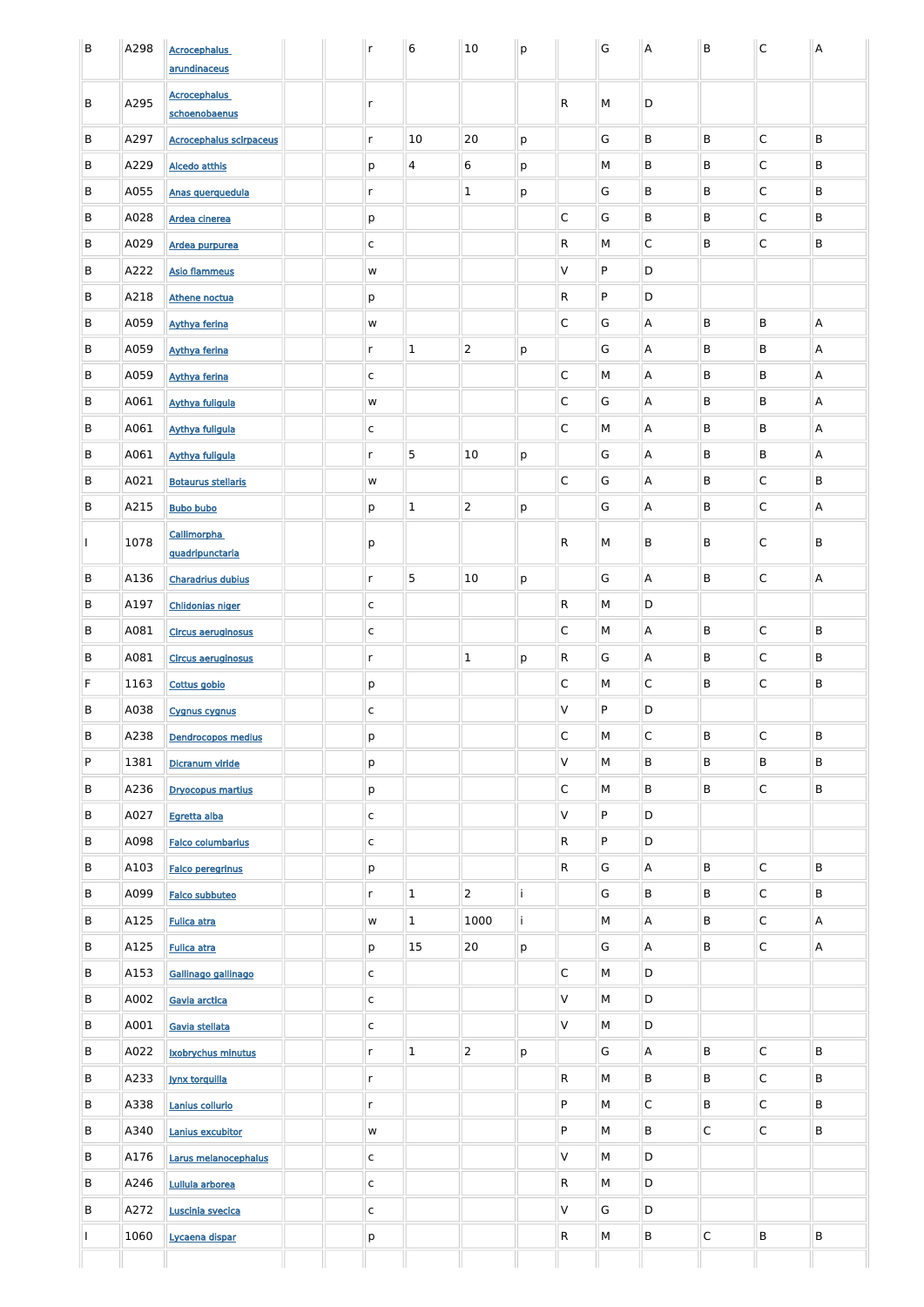| B | A068 | <b>Mergus albellus</b>              |              | $\overline{\mathsf{c}}$ |                |      |    | $\mathsf C$  | G | $\boldsymbol{\mathsf{A}}$ | $\sf B$        | $\overline{\mathsf{C}}$ | B                         |
|---|------|-------------------------------------|--------------|-------------------------|----------------|------|----|--------------|---|---------------------------|----------------|-------------------------|---------------------------|
| B | A068 | Mergus albellus                     |              | w                       |                |      |    | $\mathsf{C}$ | G | A                         | B              | $\overline{\mathsf{C}}$ | B                         |
| B | A073 | <b>Milvus migrans</b>               |              | $\mathsf C$             |                |      |    | $\mathsf{R}$ | P | D                         |                |                         |                           |
| B | A260 | <b>Motacilla flava</b>              |              | $\mathsf C$             | 50             | 100  | İ. |              | G | $\mathsf{C}$              | $\sf B$        | $\overline{\mathsf{C}}$ | B                         |
| B | A260 | <b>Motacilla flava</b>              |              | $\mathsf{r}$            | $\overline{2}$ | 3    | p  | P            | M | $\mathsf{C}$              | $\sf B$        | $\overline{\mathsf{C}}$ | B                         |
| М | 1323 | <b>Myotis bechsteinii</b>           |              | $\mathsf{r}$            | 100            | 200  | i. | P            | G | B                         | B              | B                       | B                         |
| М | 1321 | <b>Myotis emarginatus</b>           |              | $\mathsf{r}$            | 500            | 1000 | i. |              | G | A                         | B              | $\overline{\mathsf{C}}$ | Α                         |
| М | 1324 | <b>Myotis myotis</b>                |              | $\mathsf C$             |                |      |    | $\mathsf{R}$ | G | $\mathsf C$               | B              | $\overline{\mathsf{C}}$ | $\mathsf C$               |
| B | A094 | <b>Pandion haliaetus</b>            |              | $\mathsf C$             |                |      |    | $\mathsf C$  | G | $\mathsf C$               | $\overline{C}$ | B                       | $\mathsf C$               |
| B | A112 | <b>Perdix perdix</b>                | $\mathsf{X}$ | p                       | $\pmb{0}$      |      |    |              | G | D                         |                |                         |                           |
| B | A072 | Pernis apivorus                     |              | $\mathsf{r}$            |                |      |    | P            | M | $\mathsf C$               | B              | $\overline{\mathsf{C}}$ | B                         |
| B | A151 | Philomachus pugnax                  |              | $\mathsf C$             |                |      |    | $\mathsf C$  | G | $\mathsf C$               | B              | $\overline{\mathsf{C}}$ | $\mathsf C$               |
| B | A234 | <b>Picus canus</b>                  |              | p                       | 5              | 10   | p  |              | M | A                         | B              | B                       | B                         |
| B | A005 | <b>Podiceps cristatus</b>           |              | р                       | $\mathbf 1$    | 10   | p  |              | M | A                         | B              | $\overline{\mathsf{C}}$ | A                         |
| B | A119 | Porzana porzana                     |              | $\mathsf C$             |                |      |    | $\mathsf{R}$ | M | B                         | B              | $\overline{\mathsf{C}}$ | B                         |
| B | A118 | <b>Rallus aquaticus</b>             |              | p                       |                |      |    | $\mathsf C$  | G | A                         | B              | $\overline{\mathsf{C}}$ | B                         |
| B | A336 | <b>Remiz pendulinus</b>             |              | $\mathsf C$             |                |      |    | $\mathsf{C}$ | M | A                         | B              | B                       | Α                         |
| B | A336 | <b>Remiz pendulinus</b>             |              | $\mathsf{r}$            |                | 3    | p  |              | M | A                         | B              | B                       | $\mathsf{A}$              |
| М | 1304 | <b>Rhinolophus</b><br>ferrumequinum |              | $\mathsf{r}$            | 200            | 300  |    |              | G | A                         | В              | В                       | A                         |
| B | A249 | Riparia riparia                     |              | $\mathsf{r}$            | 50             | 150  | p  |              | G | A                         | B              | $\overline{\mathsf{C}}$ | $\boldsymbol{\mathsf{A}}$ |
| B | A275 | Saxicola rubetra                    | $\mathsf{X}$ | $\mathsf{C}$            | $\pmb{0}$      |      |    |              | G | D                         |                |                         |                           |
| B | A193 | Sterna hirundo                      |              | $\mathsf{C}$            |                |      |    | $\mathsf{R}$ | P | D                         |                |                         |                           |
| B | A191 | <b>Sterna sandvicensis</b>          |              | $\mathsf{C}$            |                |      |    | $\mathsf V$  | P | $\mathsf D$               |                |                         |                           |
| B | A004 | <b>Tachybaptus ruficollis</b>       |              | p                       |                |      |    | $\mathsf{C}$ | G | $\mathsf B$               | B              | $\overline{\mathsf{C}}$ | B                         |
| B | A166 | Tringa glareola                     |              | $\mathsf{C}$            |                |      |    | $\mathsf C$  | М | $\mathsf C$               | B              | $\mathsf{C}$            | $\mathsf C$               |
| A | 1166 | <b>Triturus cristatus</b>           |              | p                       |                |      |    | $\mathsf{R}$ | М | $\mathsf B$               | $\mathsf{A}$   | B                       | A                         |

- $\bullet$ Group:  $A =$  Amphibians,  $B =$  Birds,  $F =$  Fish, I = Invertebrates, M = Mammals, P = Plants, R = Reptiles
- $\bullet$ S: in case that the data on species are sensitive and therefore have to be blocked for any public access enter: yes
- $\bullet$ NP: in case that a species is no longer present in the site enter: x (optional)
- Type:  $p =$  permanent,  $r =$  reproducing,  $c =$  concentration,  $w =$  wintering (for plant and non-migratory species use permanent)  $\bullet$
- Unit:  $i =$  individuals,  $p =$  pairs or other units according to the Standard list of population units and codes in accordance with Article 12  $\bullet$ and 17 reporting (see [reference portal](http://bd.eionet.europa.eu/activities/Natura_2000/reference_portal))
- Abundance categories (Cat.):  $C =$  common,  $R =$  rare,  $V =$  very rare,  $P =$  present to fill if data are deficient (DD) or in addition to population size information
- $\bullet$ Data quality:  $G = 'Good'$  (e.g. based on surveys);  $M = 'Modern'$  (e.g. based on partial data with some extrapolation);  $P = 'Poor'$  (e.g. rough estimation); VP = 'Very poor' (use this category only, if not even a rough estimation of the population size can be made, in this case the fields for population size can remain empty, but the field "Abundance categories" has to be filled in)

## 3.3 Other important species of flora and fauna (optional)

| <b>Species</b> |  |                             |   |           | Population in the site |            |  |                |    | Motivation   |              |             |             |   |      |      |                         |  |  |                  |  |  |
|----------------|--|-----------------------------|---|-----------|------------------------|------------|--|----------------|----|--------------|--------------|-------------|-------------|---|------|------|-------------------------|--|--|------------------|--|--|
| Group          |  | <b>CODE</b> Scientific Name | S | <b>NP</b> | <b>Size</b>            |            |  |                |    |              |              |             |             |   | Unit | Cat. | <b>Species</b><br>Annex |  |  | Other categories |  |  |
|                |  |                             |   |           | Min                    | <b>Max</b> |  | <b>C R V P</b> | IV | $\mathsf{V}$ | $\mathsf{A}$ | $\mathbf B$ | $\mathsf C$ | D |      |      |                         |  |  |                  |  |  |
|                |  | Aeschna grandis             |   |           |                        |            |  | P              |    |              | $\sf X$      |             |             |   |      |      |                         |  |  |                  |  |  |
|                |  | Aeschna mixta               |   |           |                        |            |  | P              |    |              | X            |             |             |   |      |      |                         |  |  |                  |  |  |
|                |  | Apeira syringaria           |   |           |                        |            |  | P              |    |              | X            |             |             |   |      |      |                         |  |  |                  |  |  |
|                |  | <b>Aricia agestis</b>       |   |           |                        |            |  | P              |    |              | X            |             |             |   |      |      |                         |  |  |                  |  |  |
|                |  | <b>Brachytron pratense</b>  |   |           |                        |            |  | P              |    |              | X            |             |             |   |      |      |                         |  |  |                  |  |  |
|                |  |                             |   |           |                        |            |  |                |    |              |              |             |             |   |      |      |                         |  |  |                  |  |  |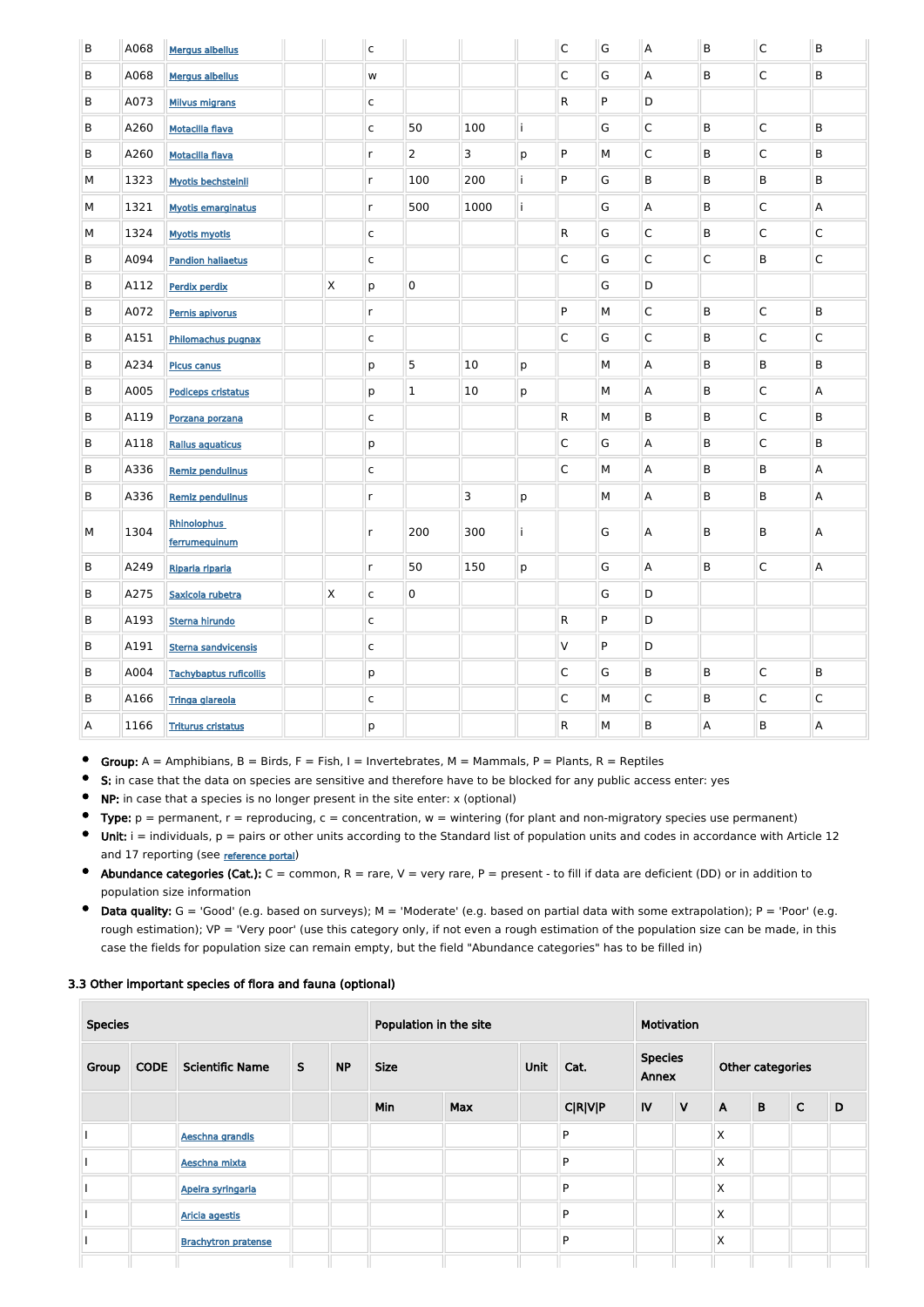|                         | <b>Chorthippus</b><br>albomarginatus |  |  | P              | $\mathsf{X}$            |  |  |
|-------------------------|--------------------------------------|--|--|----------------|-------------------------|--|--|
| ${\sf P}$               | Eleocharis acicularis                |  |  | ${\sf P}$      | $\mathsf{\overline{X}}$ |  |  |
|                         | <b>Emmelia trabealis</b>             |  |  | ${\sf P}$      | $\mathsf{\overline{X}}$ |  |  |
|                         | Euthystira brachyptera               |  |  | P              | $\mathsf{\overline{X}}$ |  |  |
| M                       | Felis silvestris                     |  |  | ${\sf P}$      | $\mathsf{\overline{X}}$ |  |  |
| $\mathsf{A}$            | Hyla arborea                         |  |  | V              | $\mathsf{\overline{X}}$ |  |  |
| $\overline{\mathsf{R}}$ | Lacerta agilis                       |  |  | P              | $\mathsf{\overline{X}}$ |  |  |
|                         | Lestes dryas                         |  |  | P              | $\mathsf{\overline{X}}$ |  |  |
|                         | Metrioptera roeseli                  |  |  | ${\sf P}$      | $\mathsf{\overline{X}}$ |  |  |
| ${\sf P}$               | Najas marina                         |  |  | ${\sf P}$      | $\mathsf{\overline{X}}$ |  |  |
| M                       | <b>Nyctalus leisleri</b>             |  |  | ${\sf P}$      | $\mathsf{\overline{X}}$ |  |  |
| M                       | Plecotus austriacus                  |  |  | ${\sf P}$      | $\mathsf{\overline{X}}$ |  |  |
| ${\sf P}$               | Poa palustris                        |  |  | ${\sf P}$      | $\mathsf{\overline{X}}$ |  |  |
| P                       | <b>Rhinanthus</b><br>alectorolophus  |  |  | $\mathsf{P}$   | $\mathsf{\overline{X}}$ |  |  |
| P                       | Rhynchostegiella<br>jacquinii        |  |  | P              | $\mathsf{X}$            |  |  |
| ${\sf P}$               | Rumex hydrolapathum                  |  |  | P              | $\mathsf{\overline{X}}$ |  |  |
| п.                      | Scopula tessellaria                  |  |  | ${\sf P}$      | $\pmb{\mathsf{X}}$      |  |  |
| $\vert P \vert$         | Scrophularia auriculata              |  |  | $\overline{P}$ | $\mathsf{X}$            |  |  |
|                         | Sympecma fusca                       |  |  | $\mathsf{P}$   | $\mathsf{X}$            |  |  |
| $\mathsf{P}$            | <b>Tamus communis</b>                |  |  | $\mathsf{P}$   | X                       |  |  |

- $\bullet$ Group:  $A =$  Amphibians,  $B =$  Birds,  $F =$  Fish, Fu = Fungi, I = Invertebrates, L = Lichens, M = Mammals, P = Plants, R = Reptiles
- $\bullet$ CODE: for Birds, Annex IV and V species the code as provided in the reference portal should be used in addition to the scientific name
- **6** S: in case that the data on species are sensitive and therefore have to be blocked for any public access enter: yes
- NP: in case that a species is no longer present in the site enter: x (optional)
- $\bullet$ Unit:  $i =$  individuals,  $p =$  pairs or other units according to the standard list of population units and codes in accordance with Article 12 and 17 reporting, (see [reference portal](http://bd.eionet.europa.eu/activities/Natura_2000/reference_portal))
- $\bullet$ **Cat.:** Abundance categories:  $C =$  common,  $R =$  rare,  $V =$  very rare,  $P =$  present
- $\bullet$ Motivation categories: IV, V: Annex Species (Habitats Directive), A: National Red List data; B: Endemics; C: International Conventions; D: other reasons

## <span id="page-4-0"></span>4. SITE DESCRIPTION

## 4.1 General site character

| <b>Habitat class</b> | % Cover |
|----------------------|---------|
| <b>N07</b>           | 0.47    |
| N09                  | 0.64    |

| N15         | 3.6  |
|-------------|------|
| N23         | 2.86 |
| N26         | 7.66 |
| N21         | 3.92 |
| $\vert$ N17 | 3.27 |
| NO8         | 7.06 |
| N19         | 1.39 |
| N10         | 2.52 |
| N20         | 0.52 |
| N06         | 4.86 |
|             |      |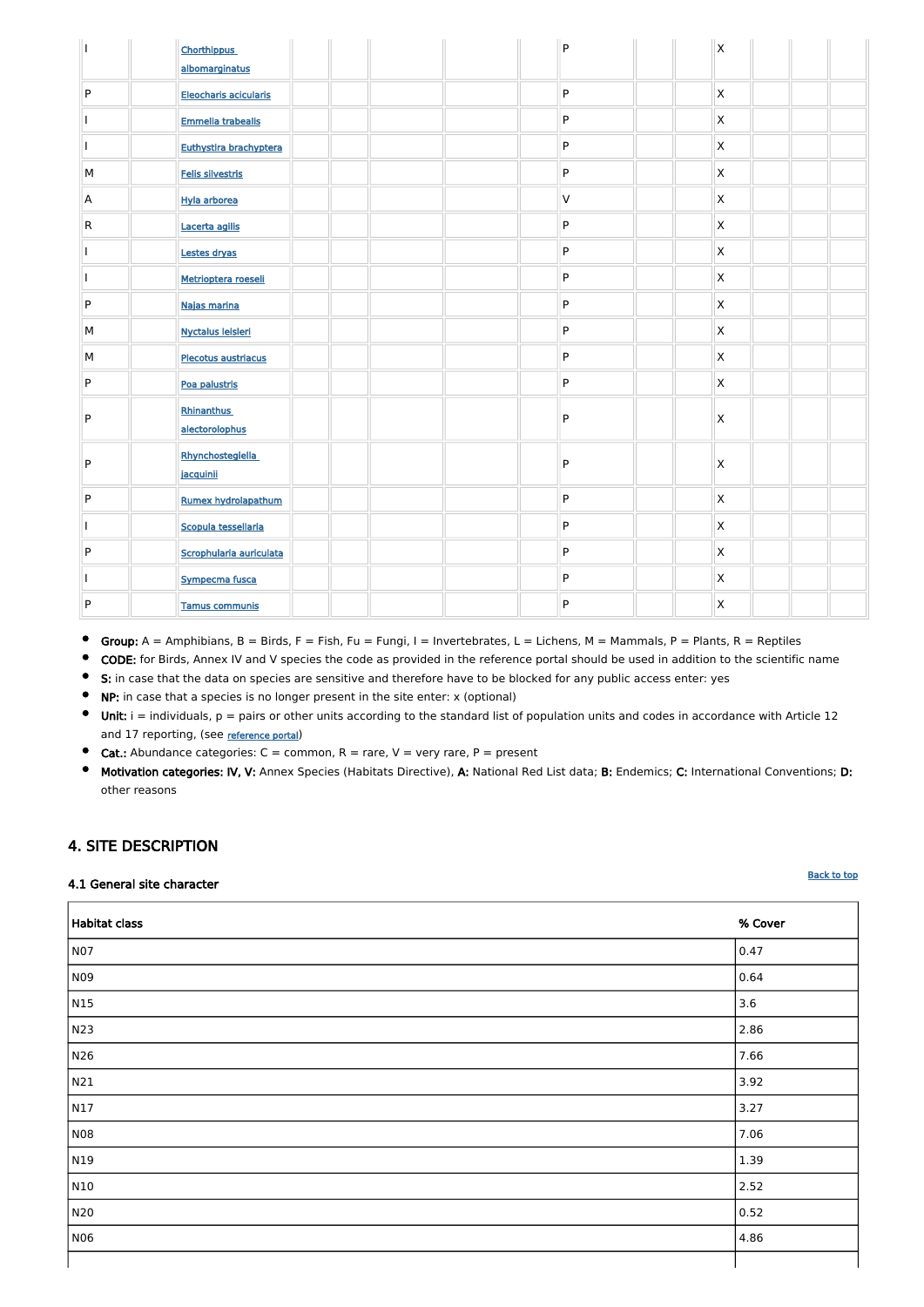| . <b>. .</b> |             |            |          |  |
|--------------|-------------|------------|----------|--|
|              | Activities, | Pollution  | inside   |  |
| Rank         | management  | (optional) | /outside |  |
|              | [code]      | [code]     | [i o b]  |  |
|              | L08         |            |          |  |
|              | D03.02      |            |          |  |
| М            | A04.02      |            |          |  |
| М            | A03.02      |            |          |  |
| М            | <b>B02</b>  |            |          |  |
| М            | B02.01.01   |            |          |  |

| Rank | Threats and<br>pressures<br>[code] | Pollution<br>(optional)<br>[code] | inside/outside<br>[i o b] |
|------|------------------------------------|-----------------------------------|---------------------------|
|      | D03.02                             |                                   |                           |
| Η    | F02.03                             |                                   |                           |
| M    | B02                                |                                   |                           |
| M    | K02.03                             |                                   |                           |
| Η    | G01.03                             |                                   |                           |
| Η    | J02.05.02                          |                                   |                           |
| H    | G01                                |                                   |                           |
| M    | G01.01                             |                                   |                           |
|      | G02.08                             |                                   |                           |
| M    | K02                                |                                   |                           |

| $\vert$ N14         | 17.66             |
|---------------------|-------------------|
| $\vert$ N16         | 43.57             |
| Total Habitat Cover | 99.99999999999999 |

## Other Site Characteristics

1.1 SituationLe site couvre la vallée supérieure de la Moselle et une partie de l'arrière pays, des trois frontières (Schengen) à Stadtbredimus. 1.2 Milieu physiqueLe fond de la vallée se situe sur les fonds alluviaux quaternaires de la Moselle, constitués de sables et de graviers.Les collines de la vallée de la Moselle sont principalement formées par les couches du Keuper à marnolites compactes et marnes bariolées où sont intercalés de minces bancs de dolomie gris-clair. Localement, affleurent les couches du Siegenien inférieur et supérieur et des éboulis de pentes. Sur le plateau au sud-ouest de la zone affleurent les couches du Sinémurien inférieur. L'extrémité sud du pays est formée par les couches du Muschelkalk.La majeure partie de la zone est couverte par des sols argileux à argileux lourds, non gleyifiés ou localement modérément gleyifiés (64% de la surface du site) et des alluvions (22%).1.3 Occupation du solLa plus grande partie du site est occupée par des forêts. Celles-ci occupent une surface de 917 ha (soit 54 % du site). Il s'agit essentiellement de forêts feuillues (env. 9/10). Les formations les mieux représentées sont la hêtraie à mélique et à aspérule (65% des forêts feuillues) et la hêtraie calcicole. La région du Keuper est largement occupée par des vergers à haute tige et des labours souvent de faible étendue. Le haut plateau du Sinémurien constitue une terre agricole par excellence.Les cultures annuelles couvrent une surface d'environ 60 ha et les prairies 338 ha.Les prairies sont exploitées de façon assez intensive mis à part quelques prairies humides peu ou non fertilisées (2 ha) et des prairies mésophiles de fauche (40 ha).

## 4.2 Quality and importance

Intérêts selon la directive "Habitats"En tout, 12 types d'habitats de l'annexe I dont trois habitats prioritaires ont été recensés sur le site.Les habitats les plus intéressants sont ceux liés aux substrats calcaires et à la présence de fortes pentes et éboulis (pelouses, hêtraies calcicoles, forêts de ravins, végétation chasmophytique des pentes rocheuses calcaires ) ainsi qu'à la présence d'étangs issus de l'exploitation des dépôts de graviers de la Moselle (eaux eutrophes avec végétation de type Magnopotamion ou Hydrocharition).La zone abrite neuf espèces de l'annexe II de la directive et constitue un intérêt majeur pour la conservation de certaines d'entre elles. La dernière colonie de reproduction du Grand Rhinolophe du pays se trouve dans cette zone. Cette espèce est extrêmement menacée dans notre région à la limite de son aire de répartition. Cette colonie de reproduction est la plus importante, comparée aux populations observées en Allemagne, en Belgique et en Hollande. Les seules autres grandes populations connues en Europe centrale et en Europe de l'ouest (sensiblement plus petites que celle-ci), se trouvent en Lorraine et dans les Ardennes françaises.Le même site abrite également une colonie de Myotis emarginatus figurant aussi dans l'annexe II de la directive. Les deux autres espèces de chauves-souris chassent régulièrement dans la zone.A noter la présence du Triton crêté (Triturus cristatus) dans trois mares différentes à l'intérieur de la zone. Intérêts selon la directive "Oiseaux"Cette zone est également une Zone de Protection Spéciale.Les plans d'eaux des anciennes gravières de la Moselle (Remerschen), zone reconnue par la CEE comme Zone de Protection Spéciale, sont sans aucun doute d'une importance capitale pour les nicheurs et les migrateurs, notamment les espèces associées aux milieux aquatiques. Les étangs de Remerschen sont par exemple le site unique, au niveau national, de nidification régulière du Grèbe huppé (Podiceps cristatus). Le Blongios nain (Ixobrychus minutus) a déjà été observé dans les roselières et sa nidification a pu être prouvée.Ailleurs dans la zone, l'Alouette lulu (Lullula arborea) ne colonise plus les vignobles mosellans et certaines falaises sont occupées par le Hibou grand-duc (Bubo bubo).De plus, la quasi totalité de la zone est incluse dans la zone d'intérêt communautaire ornithologique (Z.I.C.O) 'Région du Sud'.Autres intérêtsLa grande diversité du site (zones humides, pelouses sèches, paysages structurés, pentes abruptes, forêts feuillues..) a pour conséquence la présence d'un nombre impressionnant d'espèces rares et/ou très menacées.Citons, par exemple, la présence de la Rainette verte (Hyla arborea), figurant dans l'annexe IV de la directive. On trouve également un grand nombre de Bryophytes calciphiles très rares.Du point de vue de l'avifaune, et de manière non exhaustive, citons par exemple la Mésange Rémiz (Remiz pendulinus), qui présente un intérêt particulier au niveau national puisqu'elle se reproduit depuis peu dans la zone considérée (suite à une expansion généralisée vers le nord de l'Europe). De plus, la plus grande colonie nicheuse d'Hirondelle des rivages (Riparia riparia) du pays se trouve à Remerschen. Enfin, le complexe des étangs de Remerschen, bordant la Moselle, constitue un milieu de repos et d'hivernage incontournable pour les oiseaux migrateurs. La saulnaie humide y couvre d'importante surfaces (32 ha) ce qui correspond à plus de la moitié de la surface de ce type d'habitat cartographié dans le pays.

## 4.3 Threats, pressures and activities with impacts on the site

The most important impacts and activities with high effect on the site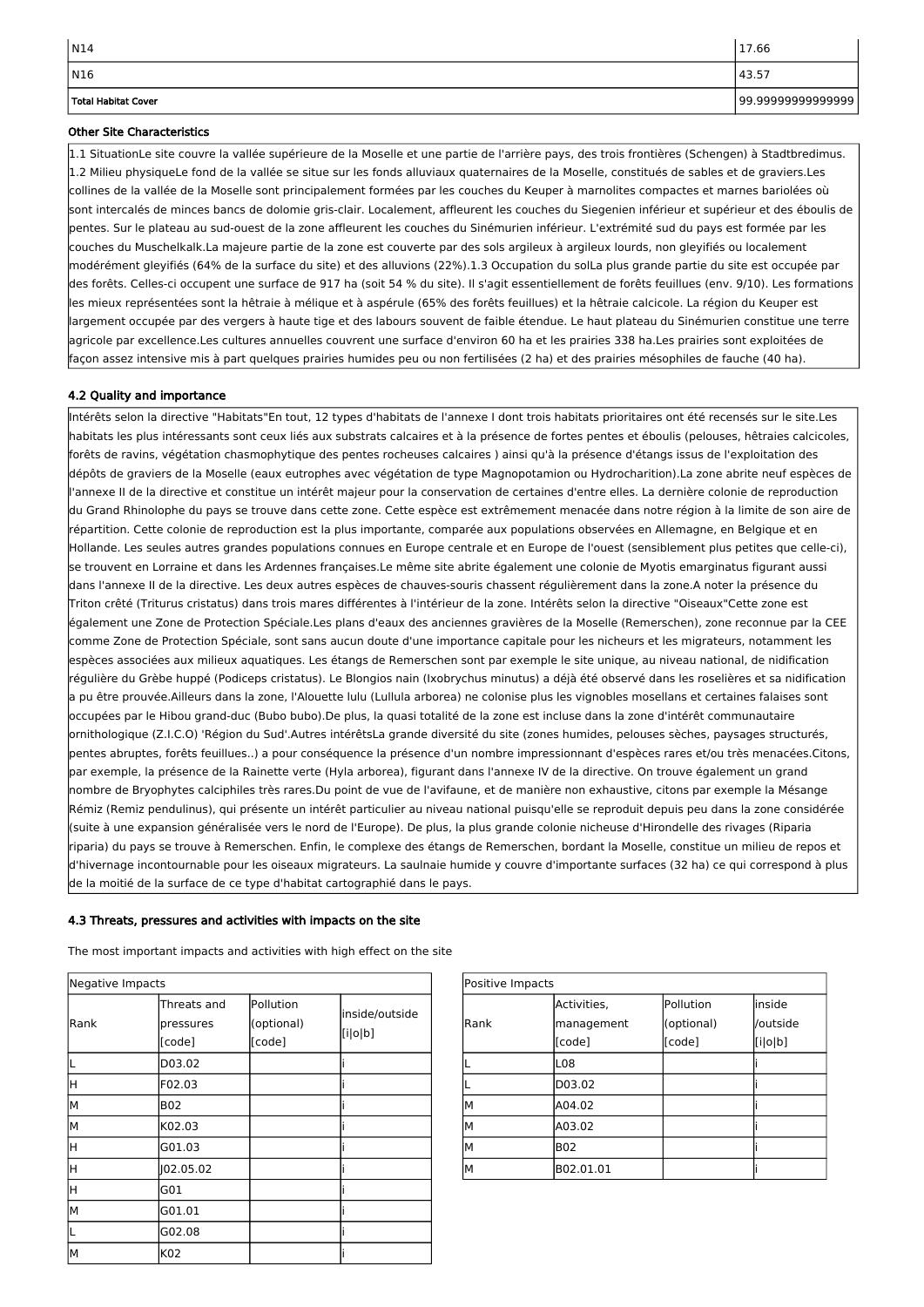Rank:  $H = high$ ,  $M = medium$ ,  $L = low$ Pollution:  $N =$  Nitrogen input, P = Phosphor/Phosphate input, A = Acid input/acidification,  $T =$  toxic inorganic chemicals,  $Q =$  toxic organic chemicals,  $X =$  Mixed pollutions  $i =$  inside,  $o =$  outside,  $b =$  both

## 4.4 Ownership (optional)

## 4.5 Documentation

DIEDERICH, P., 1978;Die Flora der Baggerweiher. - In Jeunes et Environnment: Baggerweiher Remerschen/Wëntreng. Erhuelung an Naturschutz oder Ausverkaf vun enger Landschaft: 29-35ECOTOP , 1995;Untersuchungen zum Vorkommen des Laubfrosches (Hyla arborea L.). - Im Auftrag von Eaux et Forêts, Luxembourg.ERPELDING, André (1989):, 1989;Beitrag zur Kenntis der Schwebfliegenfauna Luxemburgs (Diptera, Syrphidae). Paiperlek 11(1), 17-29.FABER T., 1975;Etude phytosociologique et à la protection des biotopes humides au Gr.-Duché de Luxembourg. Memoire d'aspirant professeur de Lycée. Medernach.. GEREND, Raoul (1994):, 1994;Nachweis neuer und interessanter Libellen aus Luxemburg nebst einer provisorischen Fassung der Roten Liste der einheimischen Odonaten (Insecta, Odonata). Bull. SNL 95(1994), 299- 314GLODEN, R., 1982;Beobachtungen der Vogelwelt im Kiesgrubengebiet Wintringen / Remerschen und im "Haff Réimech" aus den Jahren 1825.KLOPP, Fernand (1988):, 1988;etude floristique de pelouses seches sur Keuper au Luxembourg. Memoire presente a l'Ecole Nationale Superieure d'Agronomie et des Industries Alimentaires de Nancy en septembre 1988en vue de l'obtention du grade d'ingenieur agronome. MASSARD, Jos A. (1987):, 1987;Note sur la presence de l'Hydrozoaire Cordylophora caspia (Pallas, 1771) dans la Moselle allemande et luxembourgeoise.Bull. SNL 87(1987), 75-83.MOES, Marc (1993):, 1993;Untersuchung zur Verbreitung und Okologie des Wildkatze (Felis silvestris silvestris) in Luxembourg.MOUSSET, Alfred (1981):, 1981;Les Coleopteres des sablieres de Remerschen-Wintrange. - SNL83-84(1978- 1979),53-70REICHLING, Léopold (1981):, 1981;30 annees d'observations floristiques au Luxembourg 1949 - 1979. Bull. SNL 83-84(1978- 1979), 75-95.REICHLING, Léopold (1987):, 1987;Travaux de la Societe. Excursion du 13 juillet 86. Bull. SNL87(1987), 122-123.TESTER, U., 1990;Artenschutzprojekt Laubfrosch für das Grossherzogtum Luxemburg. - Basel, im Auftrag von Eaux et Forêts: 9 p.THORN, M., GRÜN, J., 1977;''Am Aussterben so ganz nebenbei'': Amphibien und Reptilien. In Baggerweihern Remerschen-Wëntreng. - Jeunes et Environnement Luxembourg: p. 53WERNER, J., 1985a;Einige Moose der Dreiländerecke bei Schengen - Bulletin de la Société des Naturalistes Luxembourgeois, 85 (1980-82): 77-81ZEYEN & BAUMANN, 1989;Naturschutzgebiet in den Baggerweihern Haff Reimech und Taupeschwues (Teil 1 + 2 + Karten). - Ministère de l'Environnement, Administration des Eaux et Forêts, Luxembourg.ZEYEN et BAUMANN, 1993;Dossier de classement : La réserve naturelle "Reckingerhaff: - Weiergewan - Hesslengerbaach - Erpeldengerbaach" (RN ZH 55 et 56)

## <span id="page-6-0"></span>5. SITE PROTECTION STATUS (optional)

#### 5.1 Designation types at national and regional level:

| Code | Cover [%]    | Code        | Cover [%] | Code | Cover [%] |
|------|--------------|-------------|-----------|------|-----------|
| LU07 | 120<br>T T T | <b>LU02</b> | 24.6      |      |           |

**[Back to top](#page-0-0)** 

#### 5.2 Relation of the described site with other sites:

designated at national or regional level:

| Type code | Site name                    | <b>Type</b> | Cover [%] |
|-----------|------------------------------|-------------|-----------|
| LU02      | Grouf                        | $\ast$      | 8.3       |
| LU02      | Strombierg                   | $\ast$      | 1.7       |
| LU02      | Haff Réimech - Baggerweieren | $+$         | 4.8       |
| LU02      | Reckingerhaff-Weiergewan     | $\ast$      | 7.1       |
| LU07      | Haff Réimech                 | $\ast$      | 12.0      |
| LU02      | Kuebendällchen               | $+$         | 2.0       |
| LU02      | Haff Réimech - Taupeschwues  | $\ast$      | 0.7       |

designated at international level:

| Type  | Site name               | Type | Cover [%]   |
|-------|-------------------------|------|-------------|
| Other | Réimecl<br>tat<br>115 U |      | <b>+4.+</b> |

#### 5.3 Site designation (optional)

Règlement grand-ducal du 6 novembre 2009 portant désignation des zones spéciales de conservation.

## <span id="page-6-1"></span>6. SITE MANAGEMENT